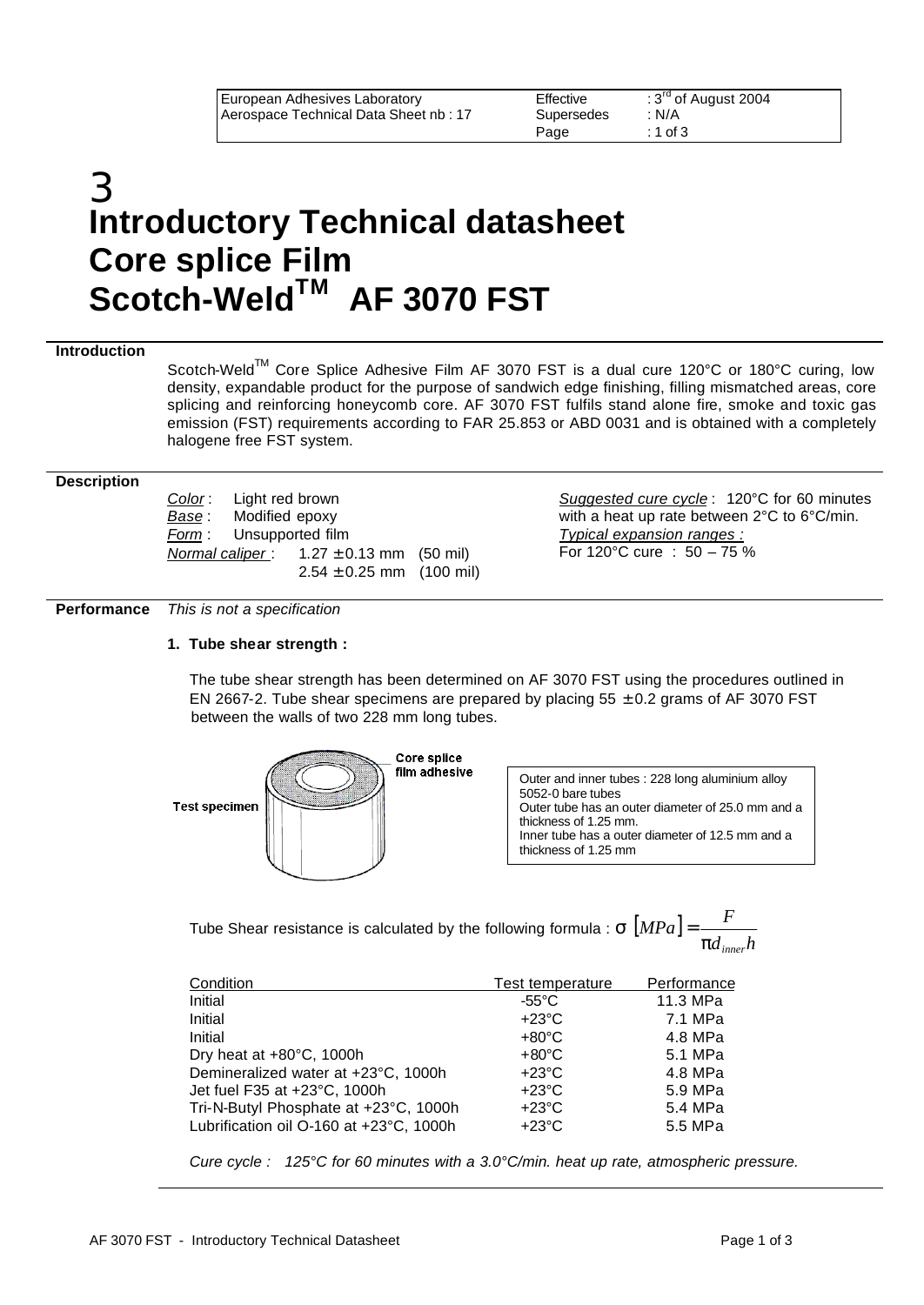#### **2. Fire, smoke and toxicity properties :**

When tested in accordance with the test procedures described in the Airbus Directives, ABD 0031 the following passing results (typical averages) were obtained on specimens cured for 60 minutes at 125°C :

|  |  | A) Flammability (vertical mode) |  |  |
|--|--|---------------------------------|--|--|
|--|--|---------------------------------|--|--|

| Test properties             | ABD 0031 requirement | AF3070FST performance |
|-----------------------------|----------------------|-----------------------|
| Self extinguishing time (s) | 15 max               | $<$ 3 seconds         |
| Flame time of drips (s)     | 3 max                | no drips              |
| Burn length (mm)            | $152 \text{ max}$    | $< 50$ mm             |

B) Smoke density (Flaming mode, 4 minutes)

| Test property                   | ABD 0031 requirement | AF3070FST performance |
|---------------------------------|----------------------|-----------------------|
| Optical smoke density $(D_s)$ . | 200 max              | 125 - 175             |

C) Toxic gas emission (gas concentration)

| $CO$ (ppm)<br>1000 max<br>260<br>HCN (ppm)<br>150 max<br>5 | <u>Test property</u> | ABD 0031 requirement | AF3070FST performance |
|------------------------------------------------------------|----------------------|----------------------|-----------------------|
|                                                            |                      |                      |                       |
|                                                            |                      |                      |                       |
| < 1                                                        | HF(ppm)              | $100$ max            |                       |
| HCI (ppm)<br>$150$ max                                     |                      |                      |                       |
| $SO2$ (ppm)<br>$100$ max                                   |                      |                      |                       |
| $NOx$ (ppm)<br>$100$ max<br>1 >                            |                      |                      |                       |

#### **Application**

#### • **Surface preparation**

A thoroughly cleaned, dry grease-free surface is recommended for maximum performance. Cleaning methods, which will produce a breakfree water film on metal surfaces, are generally satisfactory.

#### *A. Aluminium skins (3M company optimized FPL etch, 3M Test method C-2803)*

- 1.) Degreasing with Methyl Ether Ketone
- 2.) 10 to 20 minutes immersion of alkaline degreasing 8% Oakite 164 solution at 85  $\pm$  5°C
- 3.) Rinsing in tap water
- 4.) Sulfochormic immersion (10 minutes) at 70  $\pm$  2°C

27.5% by weight of  $H<sub>2</sub>SO<sub>4</sub>$ 

7.5% by weight of  $Na<sub>2</sub>Cr<sub>2</sub>O<sub>7</sub>$ -2H<sub>2</sub>O

65.0% by weight of demineralized water

0.5 g/litre aluminium

1.5 g/litre of  $CuSO<sub>4</sub>$ -5H<sub>2</sub>O

- 5.) Rinsing in tap water
- 6.) 15 minutes drying at  $23 \pm 2^{\circ}$ C
- 7.) 10 minutes drying at 70  $\pm$  2°C

*Caution : Use adequate respiratory, eye and skin, protection when using etch solutions.*

B. Aluminium Honeycomb core

- 1.) Soak in clean aliphatic naphtha\* (to conform to TT-N-95A) for five minutes at room temperature.
- 2.) Dry 10 minutes at  $65 \pm 5^{\circ}$ C
- Optional :
- 1.) Immerse in etching solution for two minutes at  $10 \pm 2^{\circ}$ C.
- 2.) Rinsing in tap water
- 3.) Air dry or force dry in similar manner to skin panels.

When using solvents, it is essential that proper precautionary measures to handling such materials be observed.